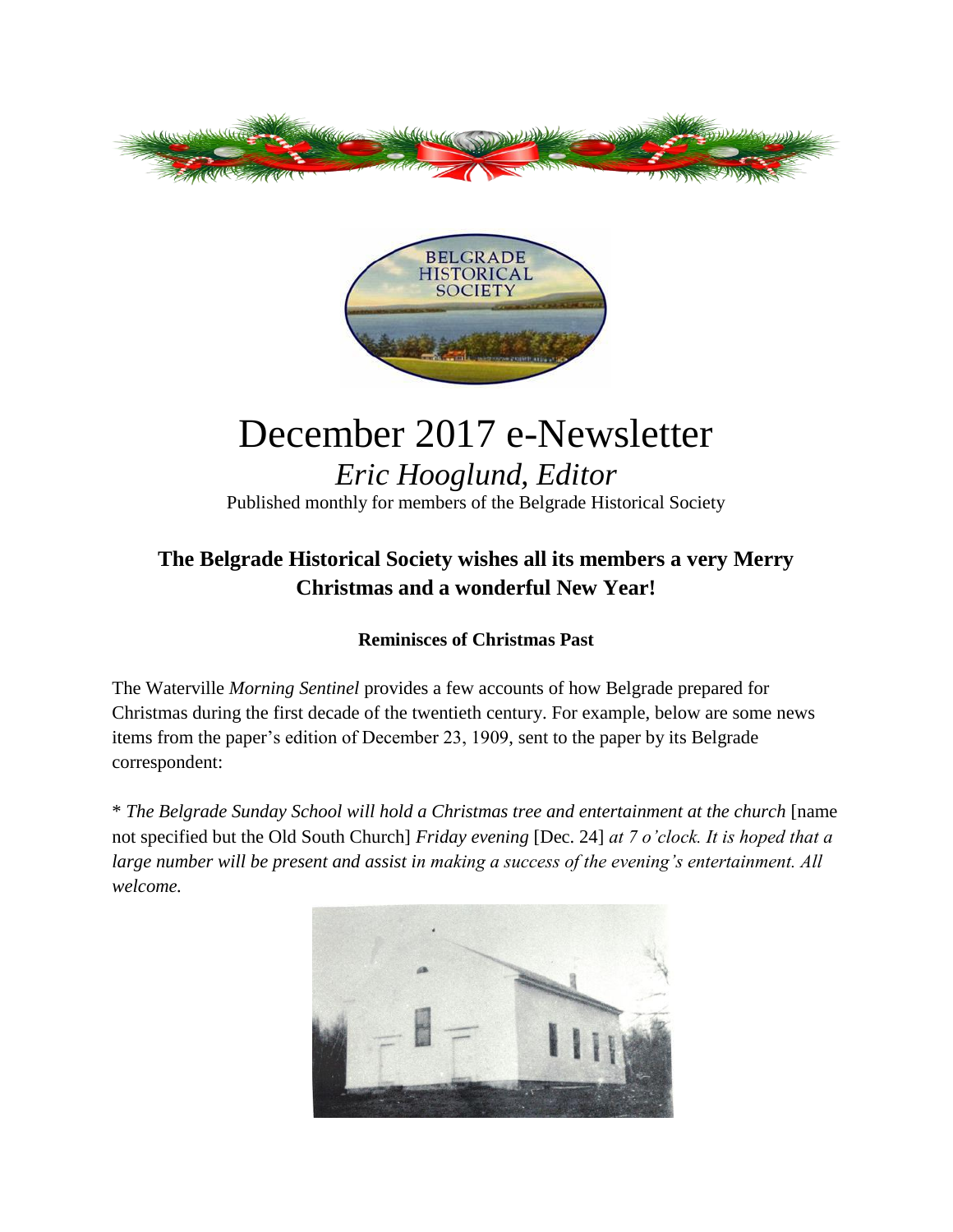\* *The fair and sale at Grange Hall Wednesday afternoon and evening* [Dec. 22]*, under the auspices of the "Ladies Aid" was a great success. The hall was prettily decorated for the occasion. The mystery tree was in charge of Mrs. Wadleigh, Mrs. Clark, and Mrs. Pulsifer. This proved to be very attractive, especially for the younger ones.* 



The Ladies Aid Society of the Old South Church in 1923. Left to Right - Children: George Penney and Edward Gerald. 1st Row: Right - Chilaren: George Fenney and Educated Dorothy Penney, Frances Minot and Addie Gerald. 2nd Row: Ruth Minot, Nora Minot, Minot and Addie Genua. 2nd 10th.<br>Mabel Farnham, Donna Yeaton, Esther Gerald, Minnie Penney and Lillian Cottle.

**(Find the ladies mentioned in our story about Christmas in 1909)**

*The apron table, as usual, was well patronized, being in charge of Mrs. F. G. Yeaton, Mrs. Groves, and Mrs. Effie Minot. The fancy table was carefully looked after by Mrs. E. F. Yeaton. The candy booth did a good business, both afternoon and evening. Mrs. Nora Minot had a very attractive both, with a little of everything from a barrel of flour down to a cake of shaving soap. This booth cleared \$35. Supper was served from 5 PM to 7 PM. At 8 o'clock the doors were opened to the hall below, where the play, "How the StoryGrew" was given by eight of the aid ladies. The play was enjoyed by a good sized crowd.*

The *Morning Sentinel* provided a followup on the Christmas Eve event in its Jan. 1, 1910 edition:

*The entertainment and Christmas tree at the Old South Church Christmas Eve was* 

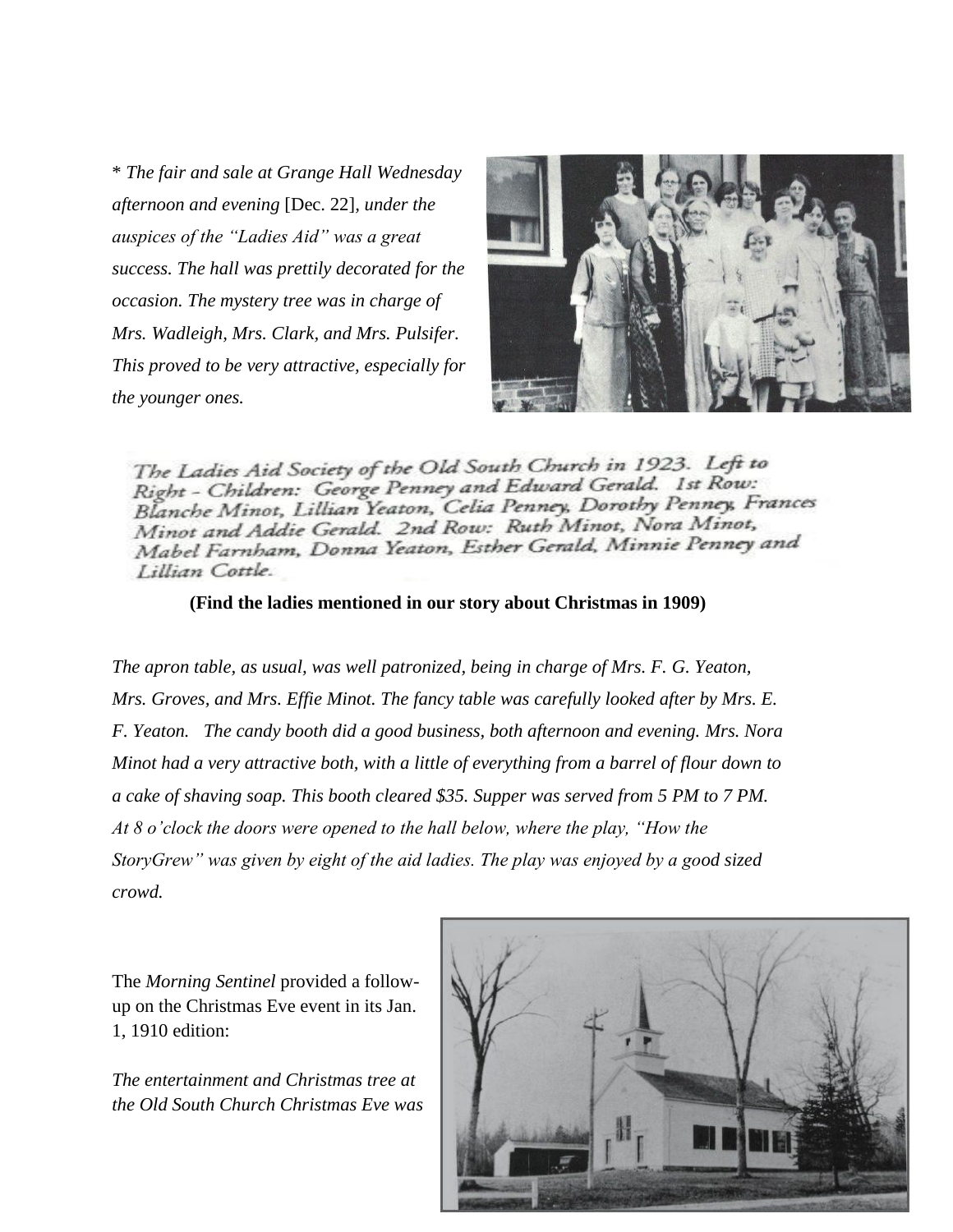*enjoyed by all present. The entertainment consisted of music and recitations by several of the Sunday School, also a song by Mrs. Lillian Yeaton accompanied by her daughter, Miss Donna Yeaton. Special mention should be made of little Oliver Hanson, the four-year-old son of Percy Hanson, this being his first appearance before the public. Two trees were well filled with gifts for the old as well as the young.*

A note on names: Mrs. Lillian Yeaton and Mrs. E. F. Yeaton are the same person, as Lillian Yeaton was the wife of Edwin F. Yeaton. Mrs. F. G. Yeaton is Ann Yeaton, the wife of Freeman G. Yeaton. Edwin Yeaton and Freeman Yeaton were double first cousins, as their fathers, Paul Yeaton, Jr. (Edwin's dad) and Andrew (Freeman's dad) Yeaton, were bothers who married two sisters, Lydia (with Paul) and Ann (with Andrew) Goodrich. Donna Yeaton, the daughter of Lillian and Edwin Yeaton, was, along with her older brother Paul, a 1908 graduate of Belgrade High School. At Christmas time in 1909, both Donna and Paul were students at Bates College in Lewiston but back at home in Belgrade (on the West Road) for Christmas break.

Mrs. Effie (Parcher) Minot (1840-1940) was the widow of George Evans Minot (1836- 1897), and she lived in the Minot farm on Minot Hill with her elder son, George L. Minot, daughter-in-law, and young grandson. Her younger son, John Clair Minot, had been the editor for the *Kennebec Journal* for 13 years, but was Literary Editor for the Boston *Herald* in 1909. Her daughter, Blanche Minot, was a teacher in Massachusetts and a painter noted for her watercolors. John Clair and Blanche came home for Christmas in 1909. Mrs. Minot's older sister, Miranda Parcher (1832-1929), had married Charles W. Stuart (1825-1895) and also was a widow.

 $\label{eq:3.1} \begin{array}{cccccccccc} \phi_1 & \phi_2 & \phi_3 & \phi_4 \end{array}$ 

## **Belgrade voters approve BHS project to renovate/restore old Town House**

By a vote of 945 in favor and only 140 opposed, Belgrade citizens approved the Town Warrant on November 7 to authorize the BHS to raise private funds to restore and renovate the old Town House, which originally was built in 1814, and modified in 1834. It was used for town meetings from 1815 to 1872. For the past 145 years, the building has been used for storage of town equipment and as an office for the cemetery sextant. Because of modifications made to the building over time, BHS was not successful in getting the old Town House listed as a National Historic Site. Nevertheless, the old Town House still is a place of significant historic importance for the town of Belgrade. For that reason, BHS is committed to preserving it. The very positive support of Belgrade citizens, as demonstrated in the Nov. 7 vote, allows BHS to move forward with our capital campaign to raise the funds necessary to rehabilitate the old Town House and utilize it as a space to exhibit some of the many special and unique historical artifacts donated to us over the years by both year round and seasonal residents. Look for more information on this project in the January e-Newsletter.

\* \* \*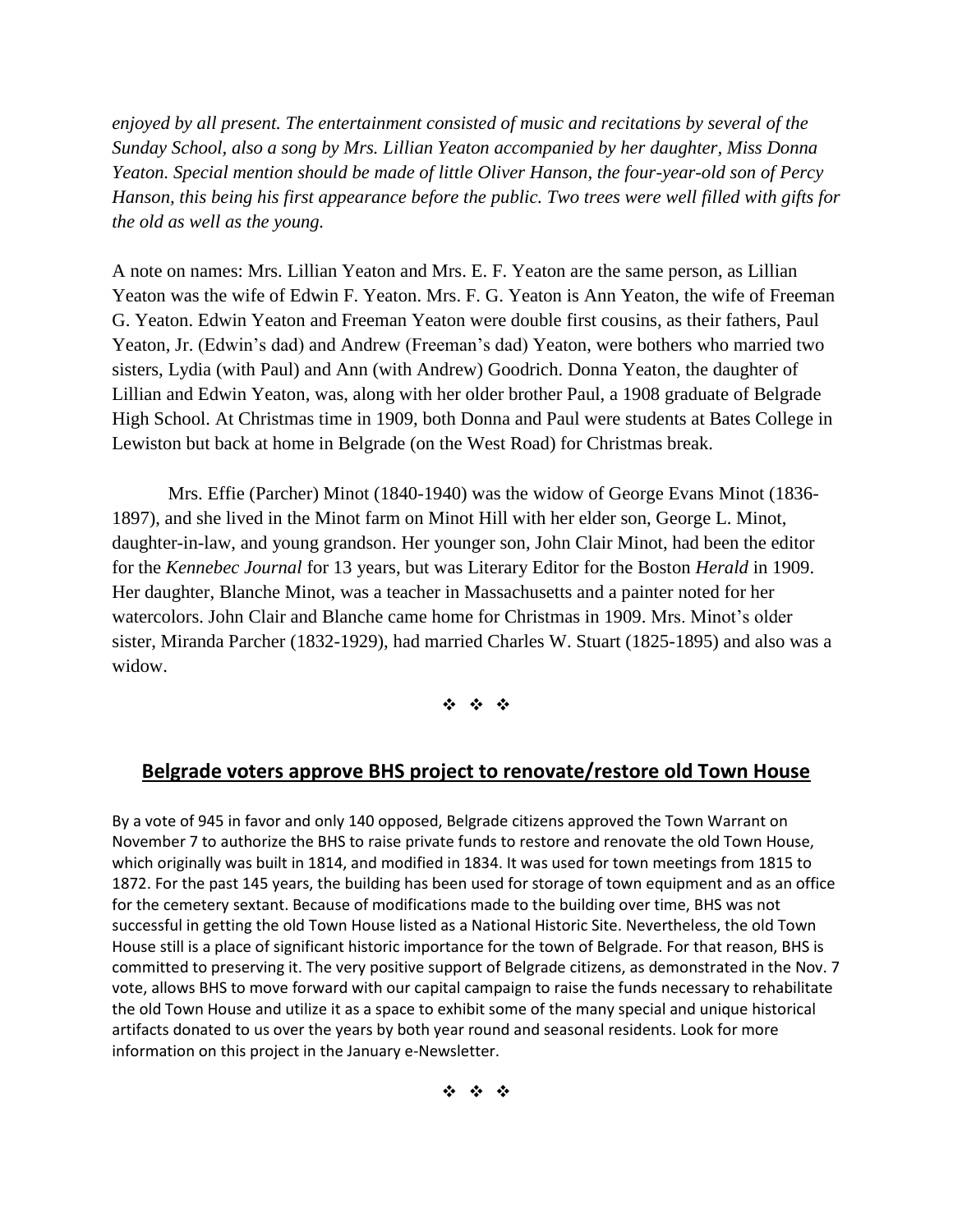

Leibfried Collection - Image only, Belgrade Hist

**Locusts House** ouse<br>celebrated at the Locusts House in Belgrade Lakes, a popular summer place operated for many years by Edwin F. Megill. It's now the Village Inn

Thanks to the many people who visited the BHS History Room in the Belgrade Community Center for All Seasons during the annual Holiday Fair and Stroll on Saturday, December 2. Visitors enjoyed looking at the enlarged photographs of old Belgrade that we have mounted on the walls



of the History Room. The photographs are grouped to 'tell' the story of Belgrade's past as a successful farming community that exported apples, corn and potatoes and its transition during the late  $19<sup>th</sup>$  and early  $20<sup>th</sup>$  centuries into a very popular tourist destination. In addition to our permanent photo exhibit, we had a special seasonal display of antique toys and photographs, some of which members had donated for sale to benefit the BHS capital campaign to renovate the Old Town House. And what an array of fresh baked goods were in our History Room! The ladies of the BHS Board had baked them so sell, in the tradition of the Ladies Aid societies that were such an important part of the social history of Belgrade, as indicated in the above article,